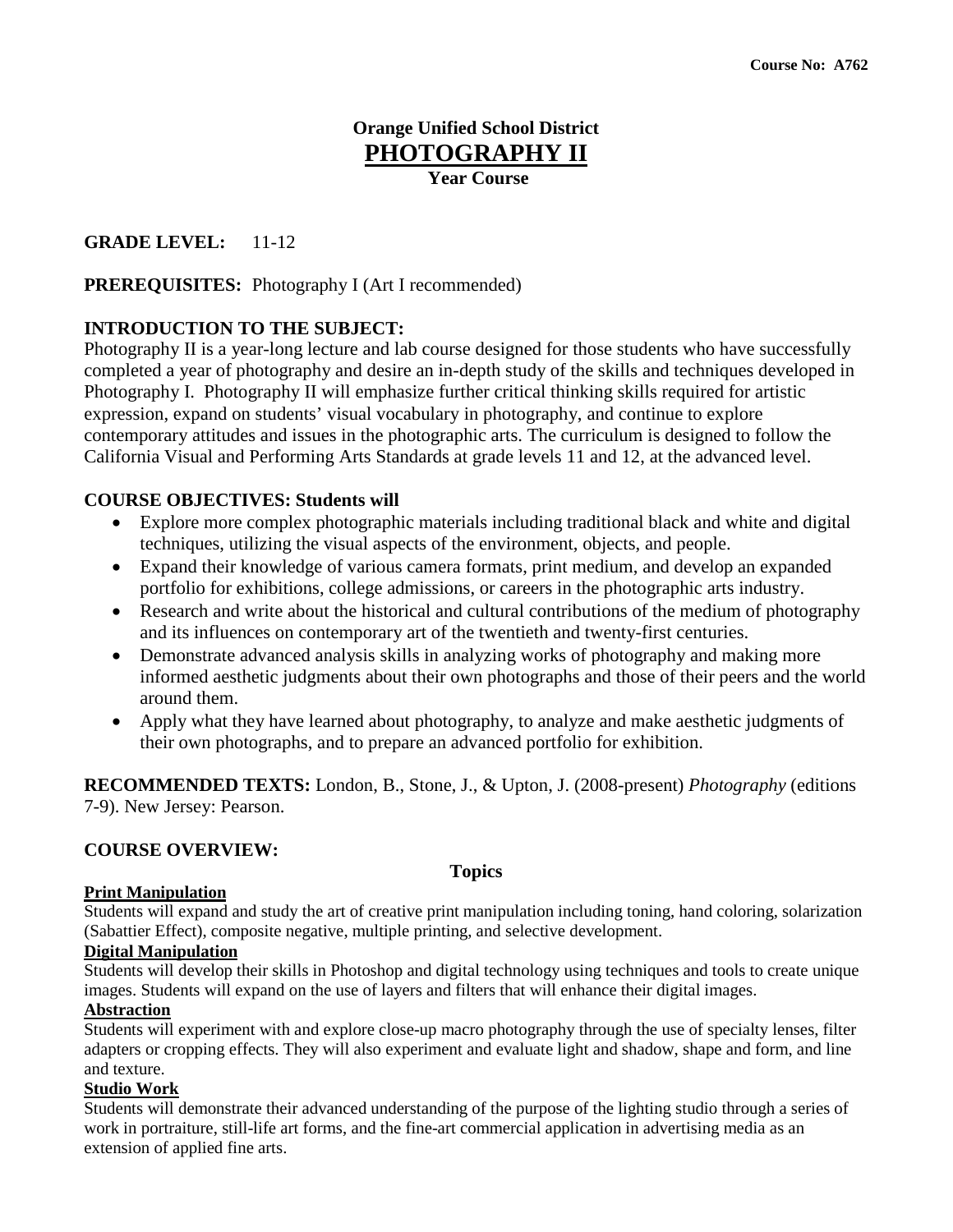Course Name Page 2

# **Research**

Students will complete at least one research paper that includes analysis, interpretation, and emulation in style of an iconic photographer. Students will study and maintain a journal of contemporary photography and photographers from various photographic fields (i.e., portraiture, event, sports, fine art) to better understand the role of photography in contemporary society.

### **Digital Photography**

Students will utilize the technology of digital cameras and their express applications as applied to the fine arts. This includes camera use, scanning, manipulation of original analog works, editing software, truths and falsehoods in digital manipulation, purpose of digital technology selection in the fine arts as it pertains to the "hand of the artist" being lost in the inherently "automatic process" that digital technology provides.

#### **Photography Applied**

Development of an advanced photographic portfolio and evaluating the portfolio for exhibition and critique, photographic series in book form, photography as a function of print making (i.e., silk screen, lithography, cyanotype)

## **Assignments**

### **Contemporary Photographer Journal**

- **Assignment**: Students will complete a year –long journal with at least five entries per month that explore contemporary photographers, their photographs, and what their work means to themselves, society, or the greater art community. Journal will include at least two examples of the photographer's work and onepage written analysis of the work.
- **Assignment**: Students will maintain a written journal throughout the year that will contain a variety of entries. On several occasions, students will analyze the work of a famous photographer. These photographers will represent the history of photography including a variety of cameras, films, digital, and distortions. Students will analyze the photographs with regards to the medium and tools used to complete the works and describe how these methods influenced the photographer's style.
- **Assignment**: Students will incorporate a journaling assignment that reflects their own culture. In their ongoing journal students will research and investigate how history and culture affects society. Students will represent diversity through their photography using photojournalism. Students will become familiar with their community and document the societies around the city they live in. Students will think more about the qualities of the culture and draw upon aspects that make it unique by using photographic point of view that conveys a story. Students will use techniques and various skills learned in photography to create a final print in the darkroom to add to their portfolio.

### **Portfolio**

- **Assignment**: Students will compile and refine a personal portfolio of their completed artworks in photography. Improvements and evaluations (self, peer, and teacher) will occur quarterly so that at the terminus of the course the students will have a strong body of work that represents for their style, ability, and creativity. Students will also categorize and select artworks for specific purposes in relation to their future goals and photographic interests.
- Assignment: Over the course of the year, students will compile a portfolio of their best photographs. Drawing from the other standards, students' photographs will reflect their individual development as an artist, demonstrating a progression in the methods students use to illustrate their unique feelings and points of view.

### **Manipulation and Abstraction**

- **Assignment**: Students will complete a mixed media piece using photography and two other mediums (painting, charcoal, pencil, graphic design, etc.) Each individual medium must be combined into one canvas and each medium must employ a method of distortion. Upon completion of the work of art, the students will complete a written reflection discussing how each medium employed a distortion technique.
- **Assignment**: Students will decide a mood they would like to express as well of two elements of art they will emphasize to communicate their mood. Students will then shoot a series of photographs and print three photographs that they feel best communicate the mood. Students will then choose one of their photographs and will complete a written reflection describing how their mood is emphasized by the elements of art.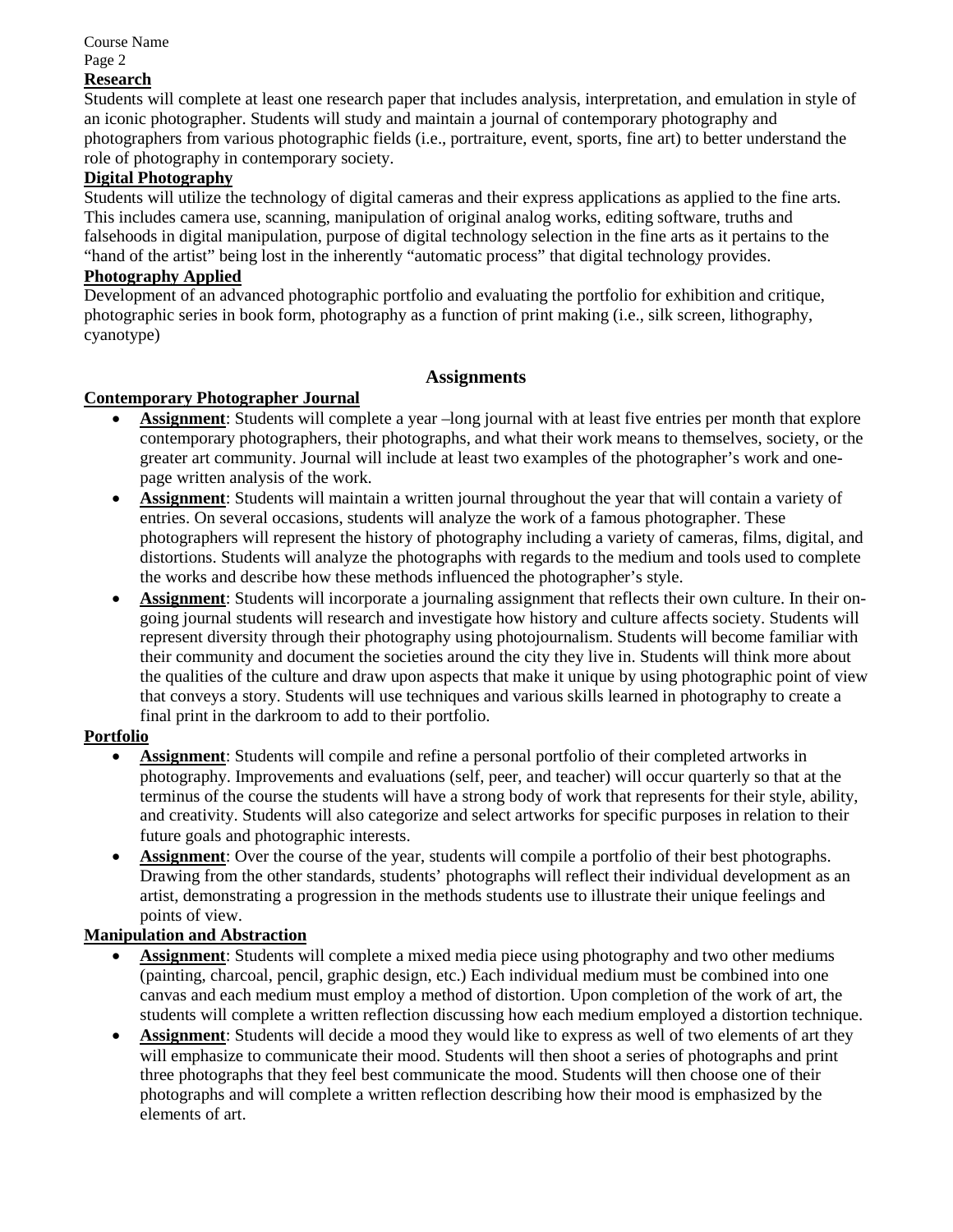### Course Name Page 3 **Studio Lighting**

• **Assignment**: Students will create a portrait that portrays good vs. evil using studio lighting techniques. Students will create a self-portrait and create a unique image that reflects two personalities. These two images should reflect two views of a student's personality trait using a combination of skills learned through the year and multiple Photoshop and digital techniques. A journal reflection on their experience will relate it to the principles of design in photography. Criteria must include print quality, presentation, creativity, relevance, and execution of assignment criteria.

# **Digital Techniques and Experimentation**

• Assignment: Students will use Photoshop skills and computer application to create a photograph that incorporates multiple images of the student using skills learned in action sequence photography. Multiple images will be incorporated together to create a gif animation using student's original photography. This sequence will incorporate photography, digital manipulation, and multiple technology tools. Students will have knowledge of action photography and composition to create a moving sequence of images. A written reflection of their progress will be incorporated into the journal assignments along with the final image

# **Research/Writing**

- **Assignment**: Research Paper. Students will prepare a 3 to 5 page paper on the essential features of modern technologies that affect visual artists and the definition of the visual arts, specifically photography. The students may choose the technology to report about upon investigating and researching current trends and topics in the realm of photographic arts.
- **Assignment**: Personal Rubric and Achievement project. After the first quarter, students will develop their own written criteria for personal achievement. The students will model the criteria based on the photography rubric assigned by the instructor at the beginning of the year. They will select a body of work from their portfolio that shows personal achievement and discuss what criteria they used for the selection of the pieces. Criteria must include print quality, presentation, creativity, relevance and execution of assignment criteria.
- **Assignment**: Students will participate in artwork validation sessions. They will review their work, define or consider what their own style is and what their preference is for an artwork to be considered successful. They will then seek to examine the artworks of another photographer or peer that falls outside their own conceptions of photographic art. After they have reviewed the artwork they will construct a rationale for the validity of the artwork. This must be completed using a rubric or rationale guide. Artwork validation sessions will occur throughout the year.

# **Relationship of Assignments to Artistic Perception State Standards**

1.1 Analyze and discuss complex ideas, such as distortion, color theory, arbitrary color, scale, expressive content, and real versus virtual in works of art.

**Assignment**: Students will maintain a journal of written reflections throughout the year. They will regularly analyze provided photographs in areas such as distortion, scale, real versus virtual, etc. Students will then employ their reflections when planning to take photographs using these same ideas.

1.2 Discuss a series of their original works of art, using the appropriate vocabulary of art.

**Assignment**: At the completion of each assignment, students will complete a written reflection. This reflection will answer three questions: What was the project? What methods did you use to complete the project? And How well does the photograph communicate it's intent? The reflection will be entered into the student's working portfolio, along with the photograph itself.

1.3 Analyze their works of art as to personal direction and style.

**Assignment**: As part of the mid-year assessment, each student will choose three of their best photographs that they would like to present to the class for critique. As the students look at their fellow classmates' works of art, they will write a description of their classmates apparent style and personal direction, and then compare their classmates style to their own. How are the two styles different? How are the two styles the same?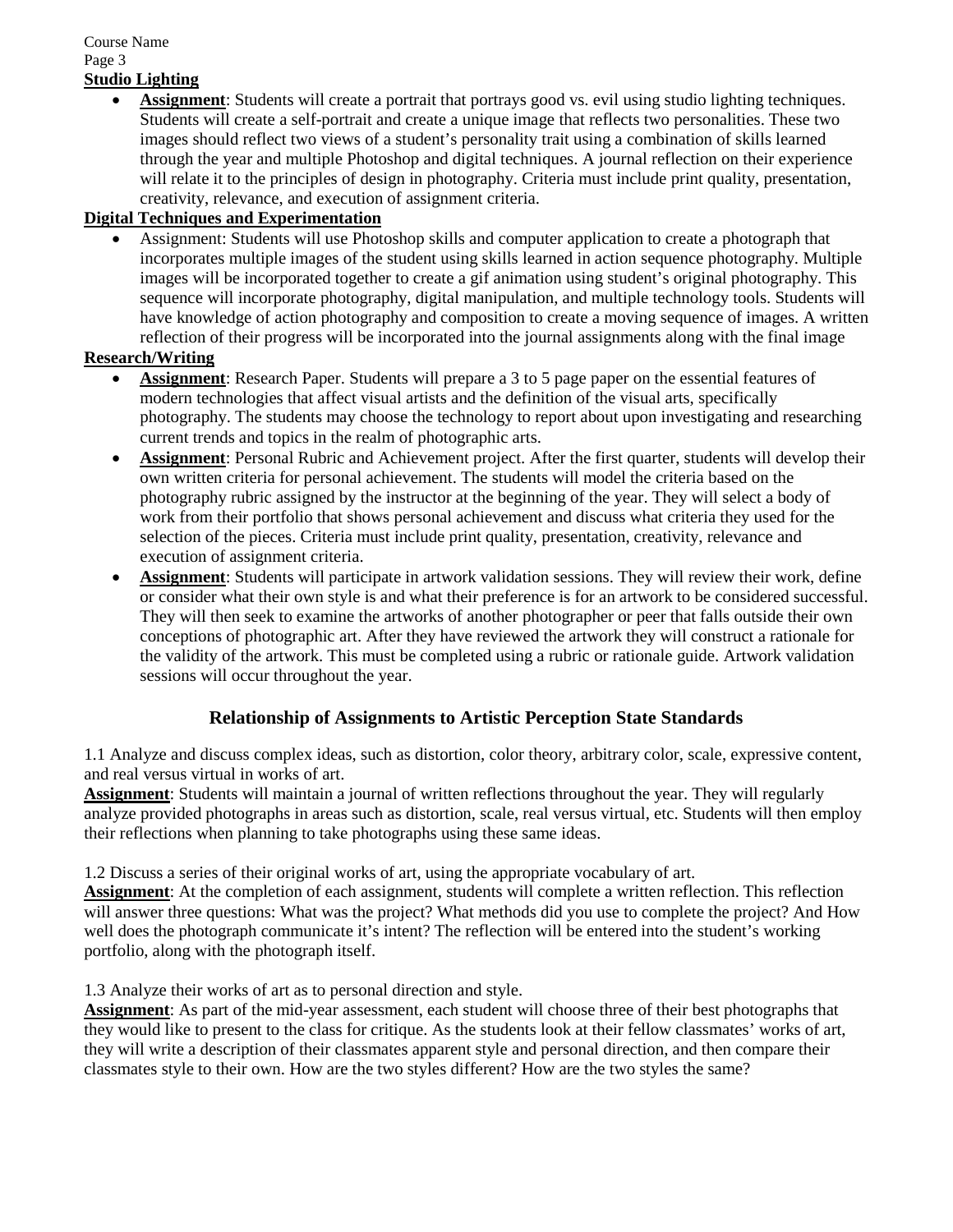Course Name

Page 4

1.4 Research two periods of painting, sculpture, film, or other media and discuss their similarities and differences, using the language of the visual arts.

**Assignment**: Students will maintain a written journal throughout the year that will contain a variety of entries. On several occasions, students will analyze the work of a famous photographer. These photographers will represent the history of photography including a variety of cameras, films, digital, and distortions. Students will analyze the photographs with regards to the medium and tools used to complete the works and describe how these methods influenced the photographer's style.

1.5 Compare how distortion is used in photography or video with how the artist uses distortion in painting or sculpture.

**Assignment**: Students will complete a mixed media piece using photography and two other mediums (painting, charcoal, pencil, graphic design, etc.) Each individual medium must be combined into one canvas and each medium must employ a method of distortion. Upon completion of the work of art, the students will complete a written reflection discussing how each medium employed a distortion technique.

1.6 Describe the use of the elements of art to express mood in one or more of their works of art. **Assignment**: Students will decide a mood they would like to express as well of two elements of art they will emphasize to communicate their mood. Students will then shoot a series of photographs and print three photographs that they feel best communicate the mood. Students will then choose one of their photographs and will complete a written reflection describing how their mood is emphasized by the elements of art.

1.7 Select three works of art from their art portfolio and discuss the intent of the work and the use of the media. **Assignment**: At the completion of each assignment, students will complete a written reflection. This reflection will answer three questions: What was the project? What methods did you use to complete the project? How well does the photograph communicate its intent? The reflection will be entered into the student's working portfolio, along with the photograph itself.

1.8 Analyze the works of a well-known artist as to the art media selected and the effect of that selection on the artist's style.

**Assignment**: Students will maintain a written journal throughout the year that will contain a variety of entries. On several occasions, students will analyze the work of a famous photographer. These photographers will represent the history of photography including a variety of cameras, films, digital, and distortions. Students will analyze the photographs with regards to the medium and tools used to complete the works and describe how these methods influenced the photographer's style.

# **Relationship of Assignments to Creative Expression State Standards**

2.1 Create original works of art of increasing complexity and skill in a variety of media that reflect their feelings and points of view.

**Assignment**: Over the course of the year, students will compile a portfolio of their best photographs. Drawing from the other standards, students' photographs will reflect their individual development as an artist, demonstrating a progression in the methods students use to illustrate their unique feelings and points of view.

2.2 Plan and create works of art that reflect complex ideas, such as distortion, color theory, arbitrary color, scale, expressive content, and real versus virtual.

**Assignment**: Over the course of the year, students will be provided opportunities to create a written proposal describing a project they hope to complete. This proposal will need to demonstrate intent to experiment with complex ideas such as distortion and color theory. Upon approval from the instructor, students will complete these individual projects and will the complete a self-assessment judging how well the met the goal described in their written proposal.

2.3 Assemble and display objects or works of art as a part of a public exhibition.

**Assignment**: Students will be provided opportunities to enter a variety to community photo competitions. Students must choose the photograph they want to submit, print the photograph, and mount the photograph for display. Students must attend the showing of their photograph and complete a written reflection comparing their photographs to the others displayed.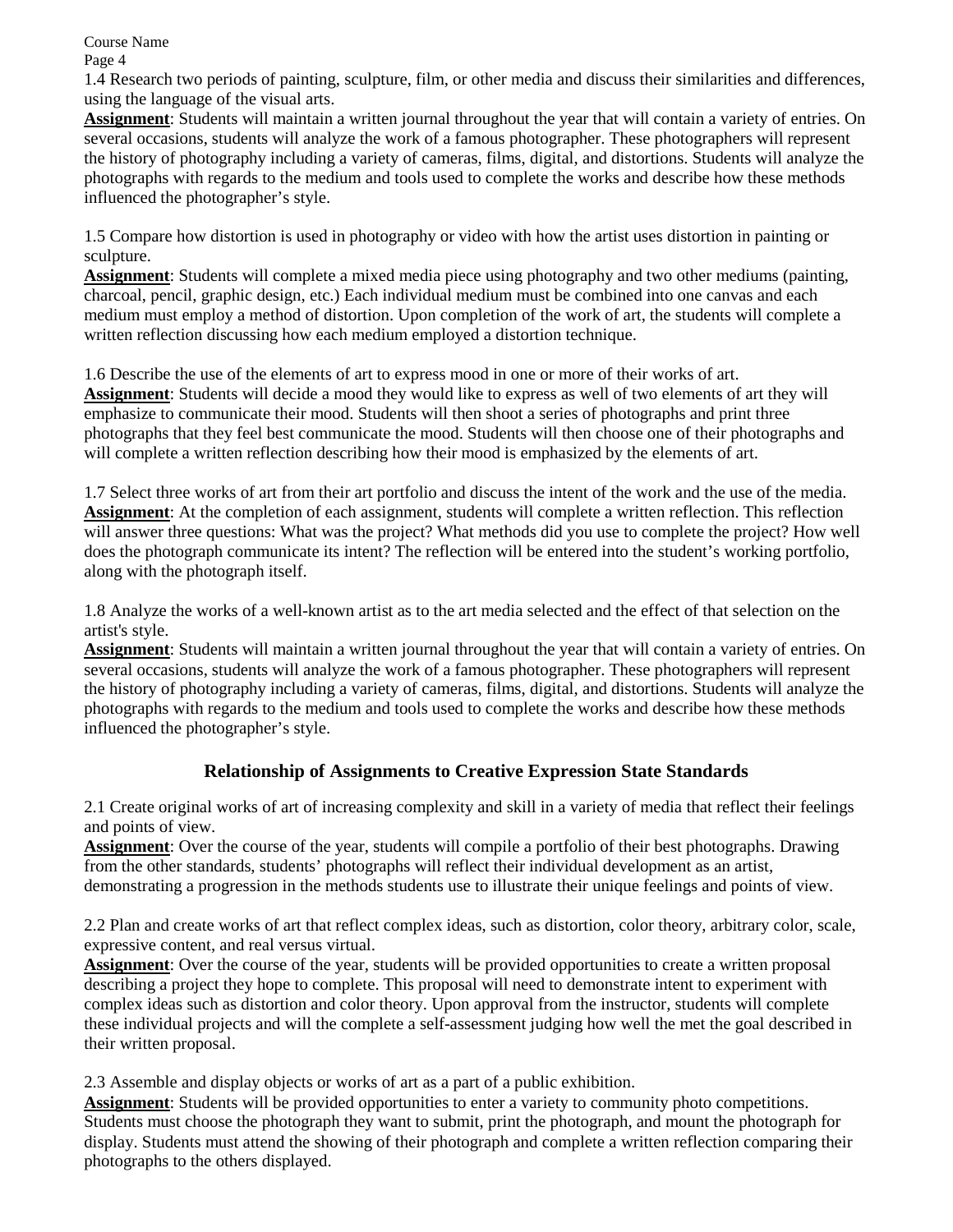2.4 Demonstrate in their own works of art a personal style and an advanced proficiency in communicating an idea, theme, or emotion.

**Assignment**: Students will use skills and create a photograph using a theme in their image. Students will portray an emotion through a photographic process that recaptures a childhood memory. Through this photograph they will incorporate composition and angles. As an extension the students will process the images and/or incorporate technology using a digital camera and computer to enhance mood and style. Students at the end the assignment by incorporating a journal reflection and relate it to the elements of art in photography.

## 2.5 Use innovative visual metaphors in creating works of art.

**Assignment**: Students will create a portrait that portrays good vs. evil using studio lighting techniques. Students will create a self-portrait and create a unique image that reflects two personalities. These two images should reflect two views of a student's personality trait using a combination of skills learned through the year and multiple Photoshop and digital techniques. A journal reflection on their experience will relate it to the principles of design in photography. Criteria must include print quality, presentation, creativity, relevance, and execution of assignment criteria.

2.6 Present a universal concept in a multimedia work of art that demonstrates knowledge of technology skills. **Assignment**: Students will use Photoshop skills and computer application to create a photograph that incorporates multiple images of the student using skills learned in action sequence photography. Multiple images will be incorporated together to create a gif animation using student's original photography. This sequence will incorporate photography, digital manipulation, and multiple technology tools. Students will have knowledge of action photography and composition to create a moving sequence of images. A written reflection of their progress will be incorporated into the journal assignments along with the final image

# **Relationship of Assignments to Historical and Cultural Context State Standards**

3.1 Identify contemporary styles and discuss the diverse social, economic, and political developments reflected in the works of art examined.

**Assignment**: Social issue photography working in a small group using technology or story board to display a creative presentation. Students will photograph an issue that is relevant to 21st century topics. Also, students will research it on the computer and create a presentation to the class on how it affects society and share its importance. Students will collaborate using multiple images and create a unified presentation incorporating the elements of art and principles of design. Criteria must include print quality, presentation, creativity, relevance, and execution of assignment criteria.

3.2 Identify contemporary artists worldwide who have achieved regional, national, or international recognition and discuss ways in which their work reflects, plays a role in, and influences present-day culture. **Assignment**: Students will complete a met cognitive writing to discuss the connection between the artist and the artist statement using proper vocabulary. Students will go on a Virtual Gallery or Museum/Galley visit and then research a professional artist who influences the art-world. Additional assignments will include Artist and guest speakers who will be invited into the classroom for students to communicate with and interview. Students will see how a professional portfolio is created and how they can incorporate their artwork into society and gallery exhibitions.

3.3 Investigate and discuss universal concepts expressed in works of art from diverse cultures.

**Assignment**: Students will incorporate a journaling assignment that reflects their own culture. In their on-going journal students will research and investigate how history and culture affects society. Students will represent diversity through their photography using photojournalism. Students will become familiar with their community and document the societies around the city they live in. Students will think more about the qualities of the culture and draw upon aspects that make it unique by using photographic point of view that conveys a story. Students will use techniques and various skills learned in photography to create a final print in the darkroom to add to their portfolio.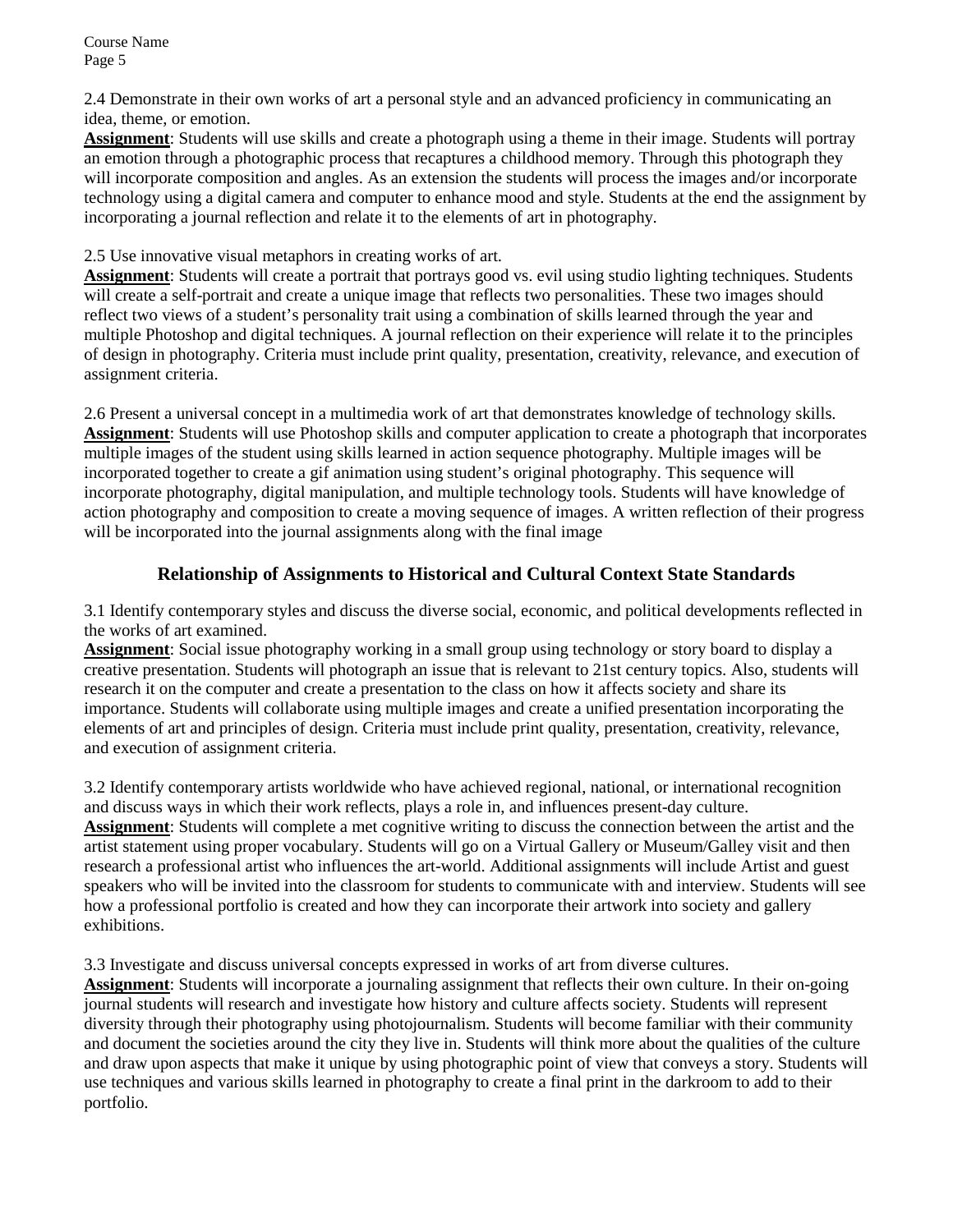3.4 Research the methods art historians use to determine the time, place, context, value, and culture that produced a given work of art.

**Assignment**: Students will recreate a photograph inspired by an artist of their choice and have the teacher approve the artist. Students will incorporate both writing and research into this assignment using the history of photography as well as the Internet and books as sources. The artist recreation will display similarities between their work and incorporate some of the style of their chosen artist. Students will reflect on the information and write a paper using research and critical thinking to express their views about the artist and their artwork. Students will incorporate the culture and relevance of the artist work within the writing assignment. Students will be assessed through the research paper as well as the criteria and rubric associated with the final photograph.

# **Relationship of Assignments to Aesthetic Valuing State Standards**

4.1 Describe the relationship involving the art maker (artist), the making (process), the artwork (product), and the viewer.

**Assignment**: Imbedded in curriculum. Upon the completion of each photographic work, students will complete a metacognitive writing to discuss the connection between themselves, the process, the product and the audience. They will discuss the artwork in terms of the assignment, the supposed success of the artwork, what their peers or general audience will think of the artwork, the greater meaning the artwork has, and how these components work together.

4.2 Identify the intentions of artists creating contemporary works of art and explore the implications of those intentions.

**Assignment**: Contemporary Photographer Journal. Students will complete a year –long journal with at least five entries per month that explore contemporary photographers, their photographs, and what their work means to themselves, society, or the greater art community. Journal will include at least two examples of the photographer's work and one-page written analysis of the work.

4.3 Analyze and articulate how society influences the interpretation and message of a work of art. **Assignment**: Review current periodicals or journals in photography multiple times per month or unit. Class discussion and independent review of the criticism, evaluation, and review of current topics in photography. Discuss and analyze societal influences on interpretation of photographs, the role that photographs play in society, the intended messages and misinterpretations of photographs and our own biases toward photography and photographic practices as it pertains to photographs we review.

4.4 Apply various art-related theoretical perspectives to their own works of art and the work of others in classroom critiques.

**Assignment**: Effectively critique each artwork created through the duration of the course including theoretical constructs such as understanding bias, personal culture, personal aesthetics, values, interests, importance and relevance. Artwork will also be critiqued based on its overall quality, craftsmanship, presentation, and execution. Critique guides and rubrics are provided to each student.

4.5 Construct a rationale for the validity of a specific work of art—artwork that falls outside their own conceptions of art.

**Assignment**: Students will participate in artwork validation sessions. They will review their work. Define or consider what their own style is and what their preference is for an artwork to be considered successful. They will then seek to examine the artworks of another photographer or peer that falls outside their own conceptions of photographic art. After they have reviewed the artwork they will construct a rationale for the validity of the artwork. This must be completed using a rubric or rationale guide. Artwork validation sessions will occur throughout the year.

4.6 Develop written criteria for the selection of a body of work from their portfolios that represents significant achievements.

**Assignment**: Personal Rubric and Achievement project. After the first quarter, students will develop their own written criteria for personal achievement. The students will model the criteria based on the photography rubric assigned by the instructor at the beginning of the year. They will select a body of work from their portfolio that